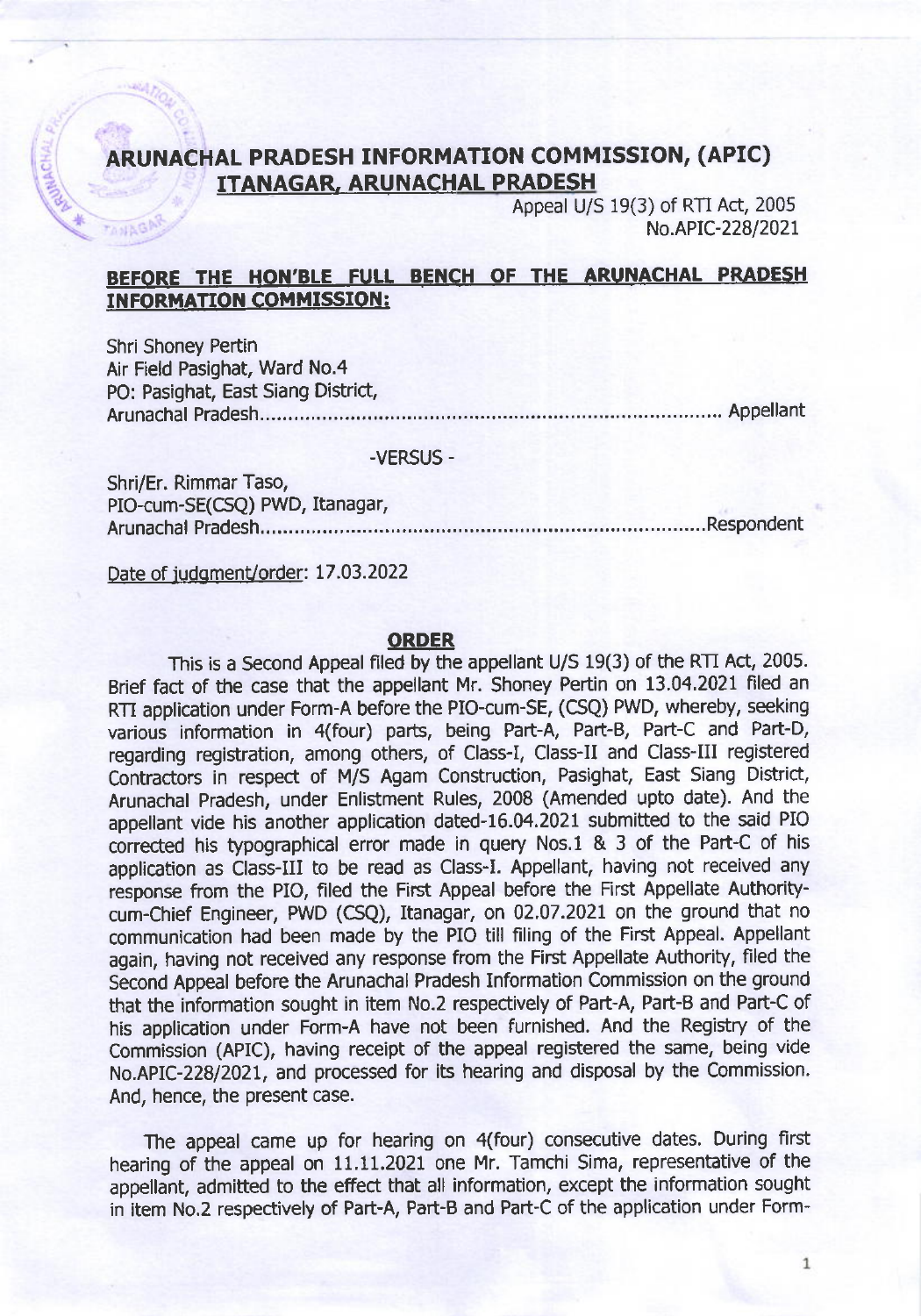A have been received by the appellant. And, according to the representative of the appellant, PIO denied the information sought in item No.2 of the Part-A to Part-C of the RTI application to the appellant on the ground that the same are personal information of third party and that the same are exempted from disclosure under Section 8(1)(i) of the RTI Act, 2005. And, situated thus, with keeping in view that the said third party referred to by the PIO be given an opportunity of being heard under sub-section (4) of Section-19 of the RTI Act, 2005, the Commission (APIC) issued notice to the third party for hearing of the same on the next date fixed on 16.12.2021. But, since the PIO and third Party (M/S Agam Construction) were not present during second hearing of the appeal as fixed on 16.12.2022, hearing of the appeal, more particularly, of the third party was posted to next date on 03.02.2022. And, accordingly, on the next date of hearing fixed on 03.02.2022 PIO Er. R. Taso and another Shri Bomnya Kamdak (Advocate) the learned counsel for the third pafty (M/S Agam Construction) were both present and were being heard. During the course of hearing PIO stated in his verbal submission that since information sought in item No.2 of Paft-A to Part-C, being third party information, he issued a notice to the said third party (M/S Agam Construction), if those information sought under the Act were to be furnished to the appellant or not. And the third party, whereupon, objected not to divulge or furnish the said information to the appellant and for which he has not furnished the same to the appellant. The Commission (APIC), after hearing the PIO, again informed Mr. Kamdak the learned counsel of the third party from its own side that the appellant has sought for certified copies of first experiences of completed works of his client (M/S Agam Construction) for its registration as Class-I, Class-II and Class-III registered Contractor and gave him opportunity of explaining about why the same should not be furnished to the appellant. Mr. Kamdak asked for a copy of the appeal petition and requested for grant him a reasonable time for filing of written objection against request of the appellant for furnishing of the information and same was, accordingly, granted with fixation of next date of hearing of the matter on 17.03.20022.

Today is the  $17<sup>th</sup>$  day of March, 2022 on which the  $4<sup>th</sup>$  hearing of the appeal, including for hearing of the third party under sub-section (4) of Section 19 of the Act is fixed. PIO, Er. R. Taso, is present and the appellant Shri Shoney Petin is, though not present, has submitted a written application, whereby, seeking for grant of his absence on account of his 3(three) days fasting programme at New Jerusalam with <sup>a</sup> request for proceeding of the appeal in his absence. But neither the third party in person nor any of its authorized counsel(s) is present. In the meantime, one Mr. Kaku Potom, Advocate, appeared before the Commission and submitted an application in his own name with a request for adjournment of the hearing. He verbally informed the Commission that he has telephonically been instructed by Mr. Bomnya Kamdak (leading counsel) for seeking adjournment of the hearing. In this context it is pertinent to mention herein that as per available materials on record there is a team of S(five) advocates, namely, Mr. Nalo Pada, R. Raksap, T. Darang, J. Pada and Bomnya Kamdak, who have been duly authorized by the third party (M/S Agam Construction) for representing it in this appeal before the Commission. But none of them is present and, instead, surprisingly Mr. Kaku Potom, who is not duly authorized by the third party, has moved the application in his own name for adjournment of the hearing which cannot be considered for being not an authorized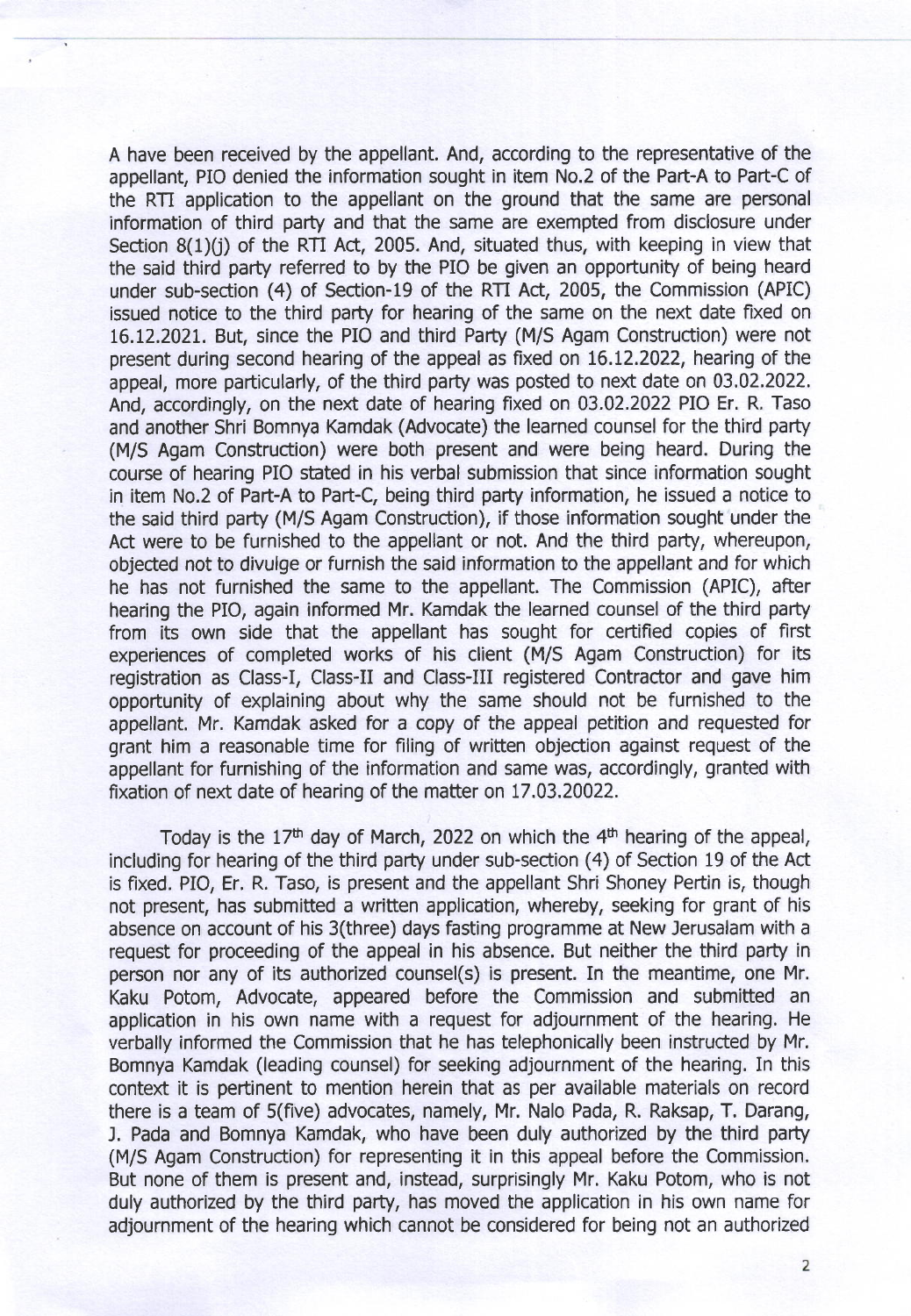counsel of the third party. It is pertinent to mention herein also that the third party, who has raised an objection before the PIo not to furnish the information sought to the appellant, very well knows about which of the information relating to his personal information is being sought by the appellant. And the same which was very well known to the third party as aforesaid was again informed to the counsel of the third party from the side of the Commission during last hearing held on 03.02.2022 as to which of the information was sought by the appellant and was, thereafter, granted him of the opportunity of filing written objection, if any, to be so filed until today. But Mr. Kamdak, instead of availing the opportunity granted to him for filing written objection, if any, until today against the request of the appellant for furnishing of the information so sought is found to have failed or neglected to avail the said opportunity so granted to him. And, situated thus, written request of such unauthorized counsel filed in his own name for adjournment of hearing is rejected with closure of the hearing of the third party and the appeal is, thus, finally being taken up for its decision on merit.

For the purpose of arriving at a just decision of the case I have drawn the following issues for discussion as under:

## I. Whether the information required is private or public document:

It is the plea of the appellant that the information required by him is a public document which cannot be denied to him or to any other citizen, while, on the other hand, PIO pleaded, among others, that the information required by the appellant is personal information of the third party (M/S Agam Construction). The learned counsel of the third party has, though failed to avail the opportunity of filing written objection, if any, is presumed to have raised objection from furnishing of the information to the appellant, in as much as, the third party, who is believed to have engaged a team of lawyers for raising objection in its behalf before the PIO from furnishing of the information, raised an objection from beginning before the PIO not to divulge or furnish the information to the appellant which has resulted to the filing of the present appeal. During the course of hearing the PIO admitted the fact before the Commission that the process of registering an individual as a Class-I or Class-II or Class-III registered Contractor under Public Work Department of the Government is a public activity and the information sought in the present case, being past Experience of completed works, is one of the pre-requirement contractor under Public<br>law for registering an individual as such Class of registered Contractor under Public experience of completed works, is one of the pre-requisites or requirements of the Work Department of the Government and without which no any such individual can be registered as such contractor under works department of the Government. I have also gone through the relevant contents of the Arunachal Pradesh Enlistment of Contractor in Works Department Rules, 2008. It is evident from contents of Column 5 of the Table-I to Enlistment Rules-2018 that 'Past experience of completed works' is a pre-requisites or requirements of the law as provided under Rule-5 of the Arunachal piadesh Enlistment of Contractor in Works Department Rules, 2008 to be furnished to the public authority by any individual willing to get himself registered as class-IM to class-v registered contractor under Public work Department of the Government of Arunachal Pradesh.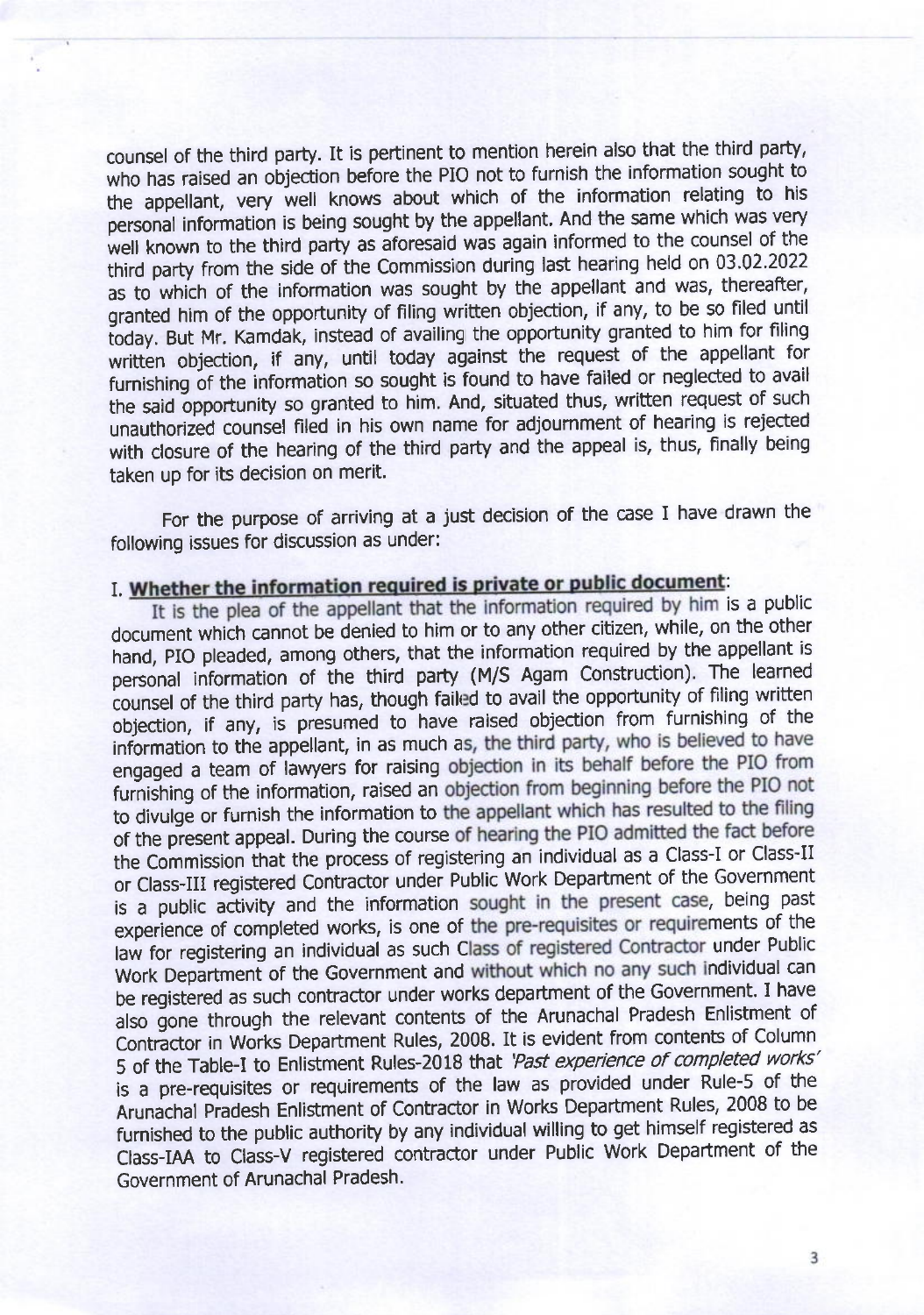Now after hearing the parties and also after having carefully read the relevant contents of the Arunachal Pradesh Enlistment of Contractor in Works Department Rules, 2008 it is found well established as to the fact that the third party (M/S Agam Construction), which has applied to the public authority for his registration as Class-III, Class-II and Class-I registered Contractor under Public Works Department of the Government of Arunachal Pradesh, appears to have been registered as such Contractor by the public authority through the process of registration being held by the such public authority on being found it (M/S Agam construction) satisfying all necessary conditions, including the condition, being'Past experience of completed works'as required in the Table-I to Enlistment Rules, 2018 of the Arunachal Pradesh Enlistment of Contractor in Works Department Rules, 2008. Such document or information furnished by the third party to the public authority as per requirement of the rules aforesaid for his registration as a Class-III, Class-Il and Class-l registered Contractor under Public Work Department of the Government of Arunachal Pradesh and based on which it has been registered by such public authority as such Class-l, Class-II and Class-III registered contractor under such works department of the Government can longer be said to be a private document. And, therefore, this issue is found going in favour of the appellant.

# II. Whether the required information in question is exempted from disclosure under Section 8(1)(j) of the RTI Act, 2005:<br>The PIO submitted that he admittedly denied to furnish the information sought

to the appellant as the same happened to be a third party information, being exempted under clause (j) of sub-section (1) of Section 8 of the RTI Act. According to him he served a notice to the third party, if the same was to be furnished to the appellant or not and to which the third party (M/S Agam Construction) raised an objection not to divulge or furnish the information to the appellant. It may be reiterated herein that Mr. Kamdak the learned counsel appearing for the third party was, though given an opportunity of filing a written objection, if any, as to why the information required should not be furnished to the appellant, failed or neglected to avail the opportunity. In the face that, for arriving at a just decision of the case it is felt required to determine an issue involved in the present case as - 'if the information required by the appellant is or is not exempted from disclosure under Section  $8(1)(j)$  of the RTI Act, 2005.' For the purpose of determining of this issue relevant contents of Section  $8(1)(j)$  is quoted which reads as - 'Notwithstanding anything contained in this Act there shall be no obligation to give any citizen' - " $(i)$ information which relates to personal information the disclosure of which has no relationship to any public activity or interest or which would cause unwarranted invasion of the privacy of the individual unless the Central Public Information Officer or the state Public Information officer, as the case may be, is satisfied that the larger public interest justifies the disclosure of such information." Now, from careful reading of the contents of clause (j) of sub-section (1) of Section 8 it appears to me that for the purpose of application of this exemption clause (j), 4(four) necessary essentials (ingredients)/tests are required to be satisfied or established and those are firstly, that the information sought must be available with the public authority or PIO from whom the information is sought, **Secondly**; information sought or required must relate to personal information of an individual or third party, thirdly; disclosure of such personal information must not have relationship to any public